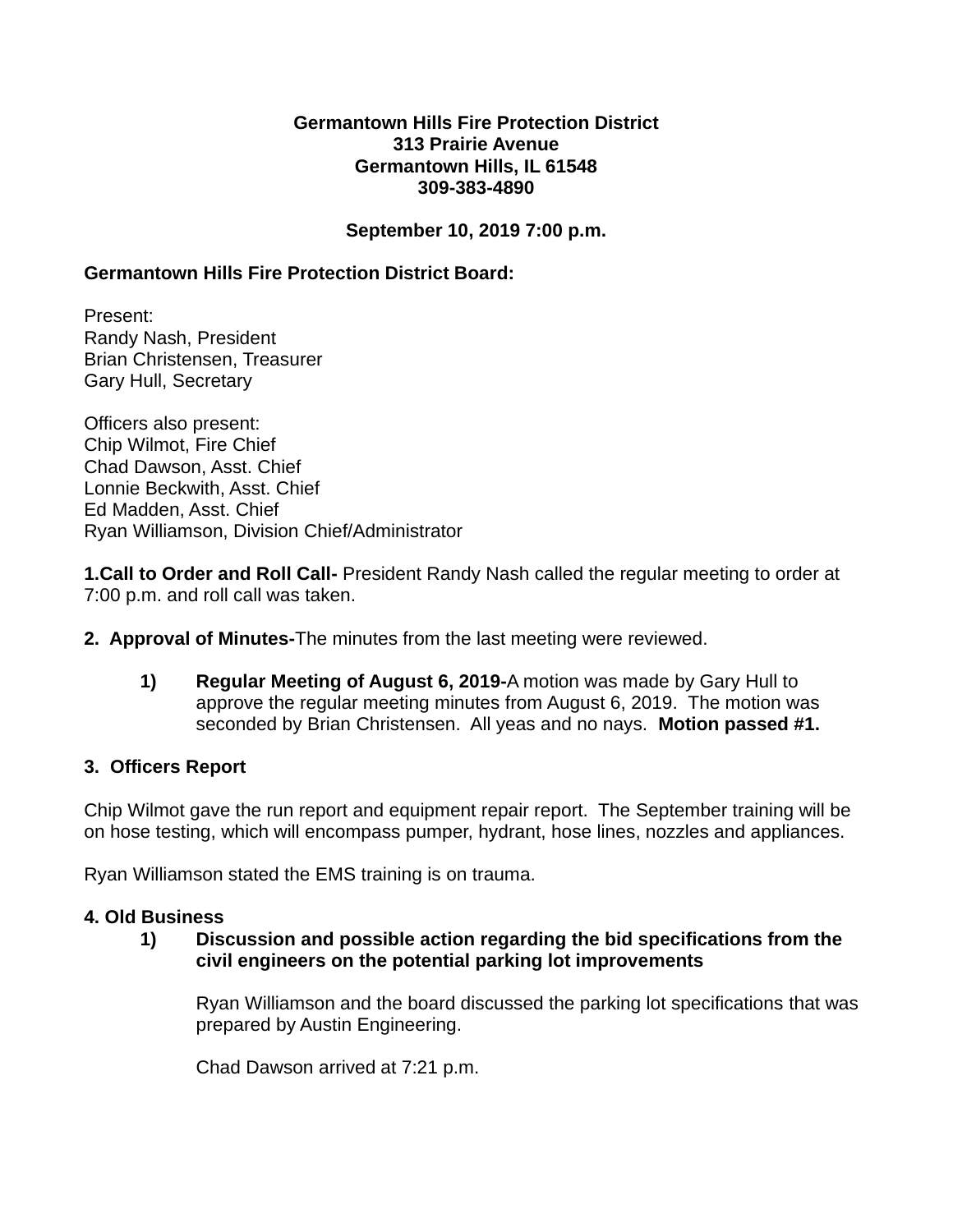The board agreed to have Ryan Williamson meet with Austin Engineering to go over the specifications with any questions in order to bid out the first phase of the project.

#### **5. New Business**

### **1) Discussion and possible action regarding October meeting date change from October 1 to October 8.**

Due to scheduling conflicts the board agreed to change the date of the October meeting.

A motion was made by Gary Hull to change the October meeting from October 1<sup>st</sup> to October 8<sup>th</sup>. The motion was seconded by Brian Christensen. All yeas and no nays. **Motion passed #2.**

**2) Discussion and possible action regarding the development of the proposed 2020 Tax Levy Ordinance. Discussion will center around the recently passed Budget and Appropriation Ordinance and its impact on next year's tax levy.**

No action.

#### **6. Human Resources**

## **1) Discussion and possible action regarding appointment of new positions: Vincent Roethler-Volunteer Firefighter**

A motion was made by Brian Christensen to approve the appointment of Vincent Roethler as a volunteer firefighter. The motion was seconded by Gary Hull. All yeas and no nays. **Motion passed #3.**

## **7. Treasurer Report & Presentation of bills and payment of bills**

Treasurer Brian Christensen gave an update on the treasurer's report and fund balances.

## **1) Discussion and possible action regarding authorization of bills presented for payment**

A motion was made by Gary Hull to approve the payment of the bills. The motion was seconded by Brian Christensen. All yeas and no nays. **Motion passed #4.**

## **8. Secretary Report**

**1)** Gary Hull noted the July meeting minutes have been submitted for posting to the website.